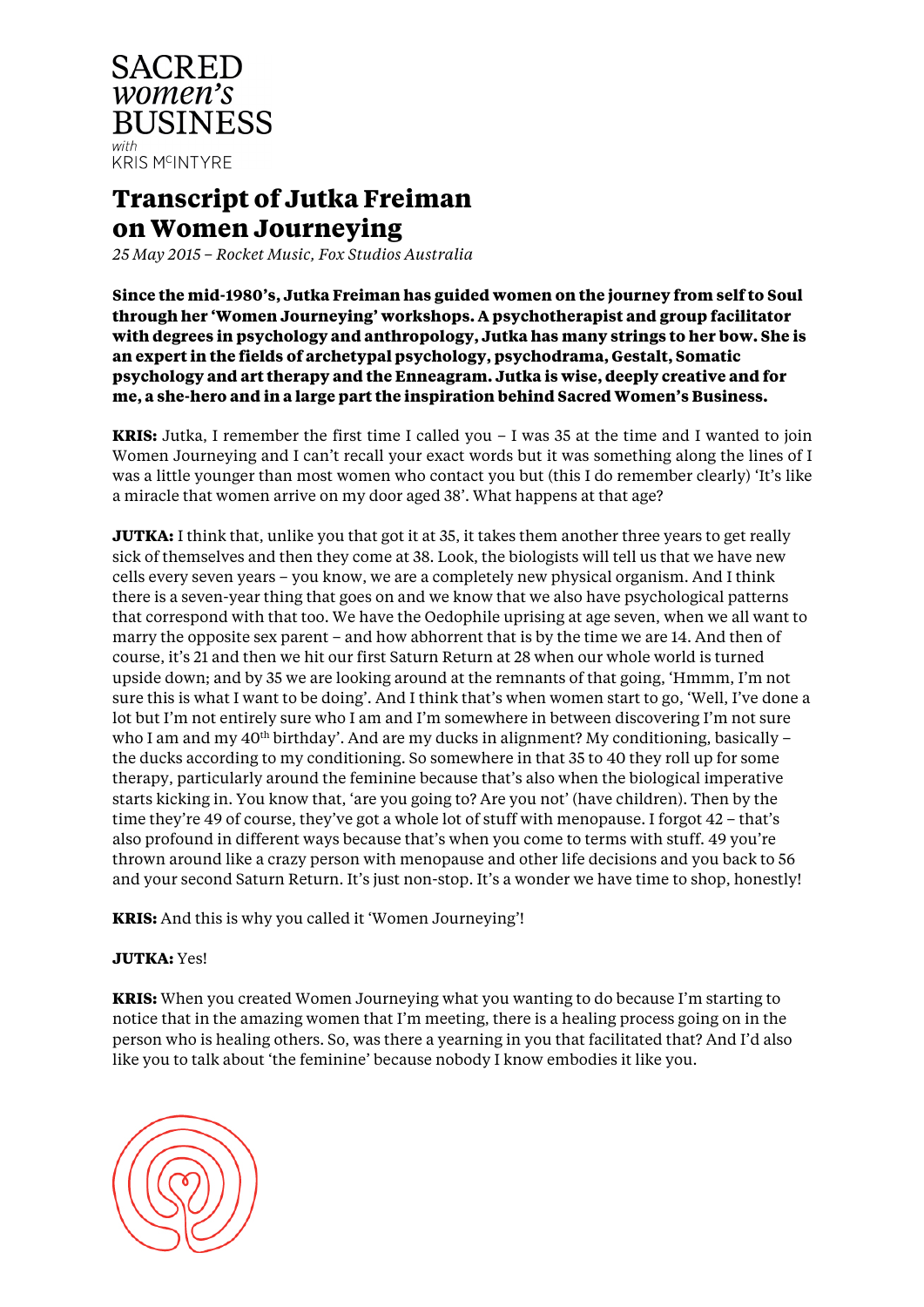**JUTKA:** Ohhh, how divine. Yes, my own personal history was that I was brought up without any women in my family. My family and I were the only relatives in the Southern Hemisphere – and he was a man. But he loved women. In fact, probably too much. I had several stepmothers and they were all of the archetypal sort – they were all a bit wicked, some of them better than others. But I did grow up without a mother, grandmother, aunt or sister – so I grew up without that feminine enclave. Now that has got a good part and a bad part. The good part is that I didn't have a strong patterning that I felt I either had to follow or break away from. So I had a lot of freedom in that, but I didn't have some strong ground. I remember going up to Jean Houston who I met many, many years ago and I said, 'You know I'm running this work in the feminine', and she said 'Yes'; and 'I'm talking a lot to do about women and I haven't really had this feminine ground in my own background'. Fundamentally, what I was saying to her was, 'do I have the right?' And she said, ' Absolutely, you have the right and you hold a special place and that is the place of the exile'. Those of us that have been exiled from things that are really, really essential to our growth have a particular longing for them that the rest of the population take for granted a little bit. So, I had a desperate longing to be in feminine community, and you know, healer heal thyself – that's exactly what I was engaged in and what I saw as absolutely necessary. And there was just some part of me that just wanted to hang out with the girls. But I think the longing came from the sense of exile inside me from my childhood.

**KRIS:** You could also look at it … I think there is a kind of rising consciousness about the feminine in the culture that we are in at the moment, where we are coming out of a period where the feminine has been exiled not just in yourself, but in a broader sense. Would you agree with that?

**JUTKA:** Oh, yes. I think the feminine has been exiled for an awfully long time and I think she is just starting to really – well, I think the feminine was exiled a long time ago and I think in our parents' generation – or my parents generation – she got sold the myth that if you just keep everything clean and hygienic and pop out a couple of kids, and step back when you need to, it's all going to be fine. That was less so in Europe where my parents come from, but it was still a pretty strong pervasive myth. I think my generation did all that liberation stuff. We cut our hair and burnt our bras and basically castrated a whole lot of men along the way. And absolutely lost sight of the feminine and found a very strong political fierceness for equality and fairness. And God bless us for that because we need that too, but we let something slip by the wayside. And then we all started walking around asking, 'Why are men so whimpy?' and it was because we were strapping our balls on every morning and basically crushing everything in our path. But it wasn't until we started to feel like we were drying up that and we stopped blaming them that we started to get into the lament of the feminine itself. It's like, 'Oh, where is my soul? And how am I going to survive if I'm going to prioritise my soul, without falling back into that submissive way of being?'

**KRIS:** So, how do you describe the 'feminine'? Because it's not about being female, or being 'pretty'? So how do you describe the feminine and how it shows up in the world?

**JUTKA:** I would like to say in a nutshell (I always think of Austin Powers when I say that), the feminine for me is the relational aspect. And the open, receptive relational and I know that sometimes there are people who look like they are being relational, but they are being strategic and that's not really the feminine. That's not to say it's bad, it's just not the feminine. The feminine in the purest form I understand is the open, receptive. And the masculine is the



operational, the directive operational. And we absolutely need both. Everything needs both. Everything needs the polarity. If I break my arm, I can't be open and receptive to healing, I've actually got to get some medicines and a splint. Time isn't really going to heal it without the proper care. So I need to bring both in. Our whole orientation in our first world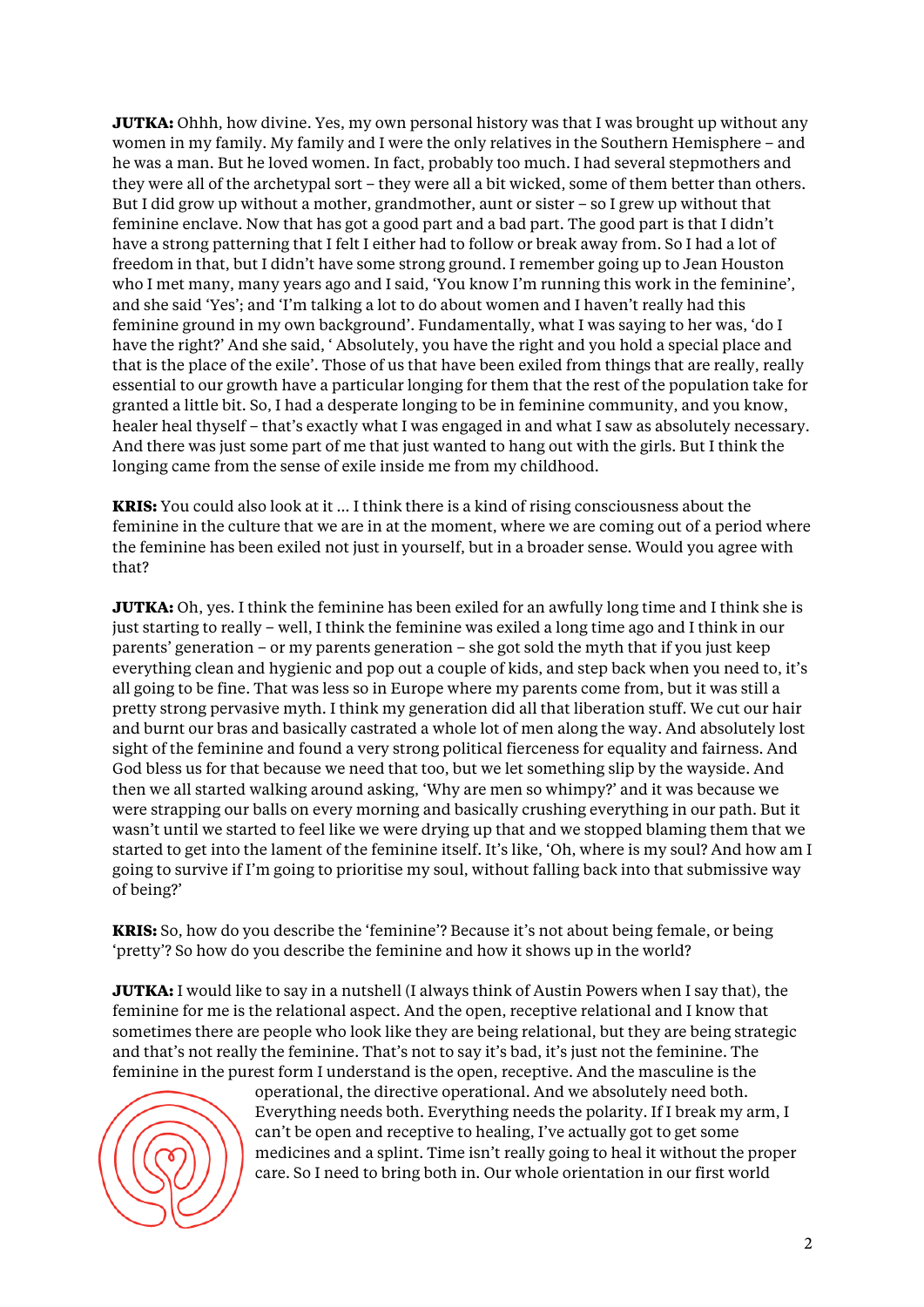culture is very much toward our Yang, or masculine, or operational and directive self. We built that very well, which is great and we don't want to leave that behind, but we also need to move into a healthy relationship with our relational self, which is enormously inconvenient for the operational ego. Because it has a different rhythm. If I'm going to connect with you, I've got to slow down, come into my body, I've got to just be with the function of being with you. And any man can do that, any woman can do that, and any other thing in between can do that. It's really a way of being that we are describing and it is a particularly strong need and function in women and we miss it.

**KRIS:** Yeah, and many of us don't know it, which is fairly unfortunate. Which brings us to the work that you do which is incredibly powerful. For me doing Women Journeying was this deep dive into a part of myself that I didn't even know existed. And it was quite confronting but also exiting and supportive and life changing in itself. But you use this way of using archetype and myth as a way of exploring those parts of ourself, which is incredible. But what is the role of myth and archetype in the work that you do?

**JUTKA:** Well, I think that we are narrative creatures. You know that is one of our evolutionary high points is that we can project into story in our own narrative and I think there is a place where we can enter into a story and resonate with that story. And the more archetypal a story is – which means the more cross-cultural it is, the more it calls to the collective, the more impactful it is. I remember sitting in the theatre and seeing 'E.T.' You couldn't for a minute think that we have – maybe we have a memory of being aliens, who can tell these things really? However, the minute he put his little finger up and said, 'E.T. go home', the whole place fell over because we all know the longing of the exile. Here we go again, the exile – that's an archetype! And similarly with 'The Piano' – these unbelievable movies where we think is it the cinematography? Is it the acting? No, I think it's addressing an archetypal kind of theme. And the wind rushes through us and it doesn't matter whether we are in Ethiopia or New York City – they exist everywhere and always have. So what are they? Well, Carl Jung would say they are energies and they exist, and that we plug into these archetypal type energies. He would say that they grow us as we connect with them in the same way that we grow them. So they evolve. I don't think that archetypes are static things. What I love about archetypes – and let me just clarify what I mean about archetypes from stereotypes. Stereotype is more culture specific. It's what's going on right now that we all want to be part of because this small aspect of our ego wants to look like – I don't know, I want to say Madonna but I'm just so old that's not who we all want to look like at the moment …

## **KRIS:** Kim Kardashian?

**JUTKA:** Kim Kardashian! Personally I don't want to but – she's very beautiful and I understand that many people do – so we have these stereotypical things that represent a bigger archetype called 'Beauty' or 'The Goddess' or 'sensuality'. And the further back we go, the more generalised these archetypes were. Stereotypes change so fast now, don't you think? It's hard to keep up!

**KRIS:** Just on the stereotypes in our culture at the moment what are the stereotypes that you are seeing that say something about the world that we are living in?

**JUTKA:** That's a good question. Let me think about that. Well, I see some interesting stereotypes coming out of Japan in their fashion. And then I read about how the Japanese youth



is starting to disembody and dislocate from their sexuality and not want to be bothered with that messy business called relationship. But they are very interested in impression management and having fun and stuff – and its not like they don't want to look good.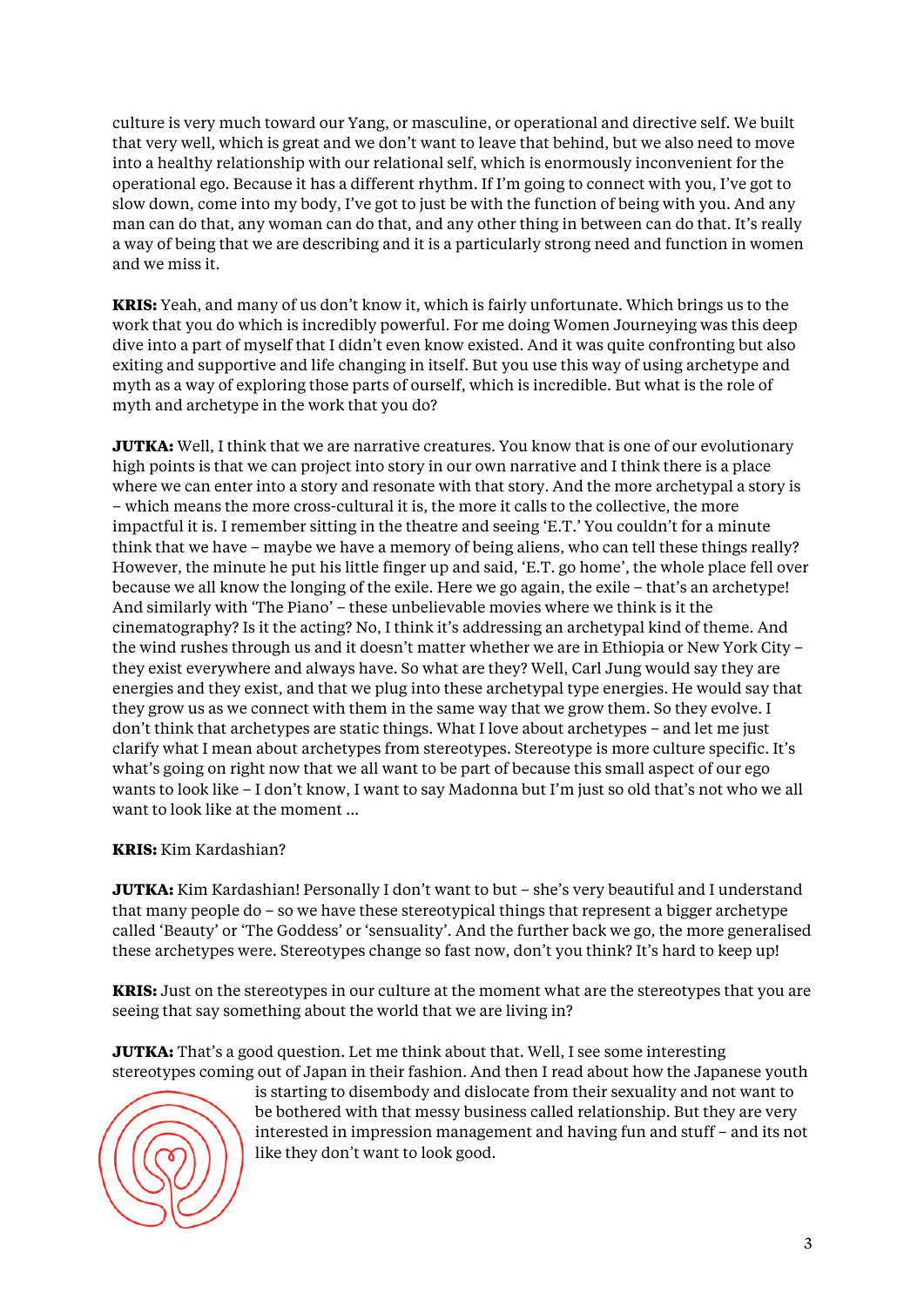**KRIS:** So is that very beautifully made, but androgynous clothing thing?

**JUTKA:** Not even androgynous. We see those gorgeous little girls with the pink hair and they're very young. So somewhere around that the purity, but not really the sensuality. Over there it's not about being buxom. I'm not sure how much Kim Kardashian is who they want to be in Japan right now. So I think you can see that there are some cross-cultural stereotypes but they can be very specific. It would be an interesting thing to explore who are the stereotypes but I start to see that there are so many now because you've got hugely romantic stereotypes, you've got androgynous women who look quite angry, you've got very buxom women who are quite silent. You still have a lot of different stereotypes and for men it is changing as well. You have the transgender stereotypes coming through now so we're starting to see things broadening out but it's more about variety …

**KRIS:** That all sounds very confusing …

**JUTKA**: It's very confusing, which is not a bad thing because if we confuse and dazzle the ego maybe it will get exhausted.

**KRIS:** So, back to the archetypes. In Women Journeying you take women on a year-long journey by exploring, (I think) seven goddesses?

**JUTKA:** Look, it varies. Seven main goddesses – well more than seven goddesses, probably 15 or 16 goddesses, but seven archetypal structures. And so mother and daughter, and matriarch. But then we notice that we used to have mother, daughter, crone and what we started to notice many years ago, and increasingly so is that there is this huge space between mother and crone where we are many, many things. And mother of course includes being the mother of your friends or your projects, so it's not just biological but there are many other types of archetypes that come in between mother and crone. So they all need to be unpacked and sorted through. So we have about seven and I'd probably have more, but I think seven is enough for one year.

**KRIS:** I want to come back to the big divide between mother and crone, because that's the space you are in and you're doing a lot of work in that at the moment. But what happens in that process of working with the archetypal energy and how important is it for women to understand how that energy works through us? And I guess what do we lose by not understanding it?

**JUTKA:** Most of the women who arrive are exhausted or lost. So this often – in the broadest sense of the term – means that women have lent into their masculine and have done very well, which is great. But they are tired and a bit cranky, and they feel a bit ripped off and dried up. So they come along because they look feminine and they might feel a bit feminine but they're not living in that soulful place and they don't know how to reconcile it with all the demands placed upon them. So that's something that women come to explore. The other big thing – if I had to divide it into two – that women come to look at are the women who have been in the feminine, but in the very young feminine and are a bit lost, and maybe a bit collapsed and a bit scared of their masculine. So their feminine is there but it's very young and it needs to mature. And it needs to mature in the company of fine women who are also on the journey because the masculine can be more solitary – even monastic and grow in that. It's a very different frame. But the feminine needs community. I mean men also need to build their feminine so let's really take it away from gender construct. Men love being in men's groups and that's exactly what they are



doing – they are building their feminine. For women, I think it's essential and I never wanted the group to a 'self help group'. Because I didn't think we needed help, we just needed to get growing and we need to grow together. So rather than women come along to therapy and in some way feel like they are pathologised, I wanted them to be mythologized. The wisdom teaching of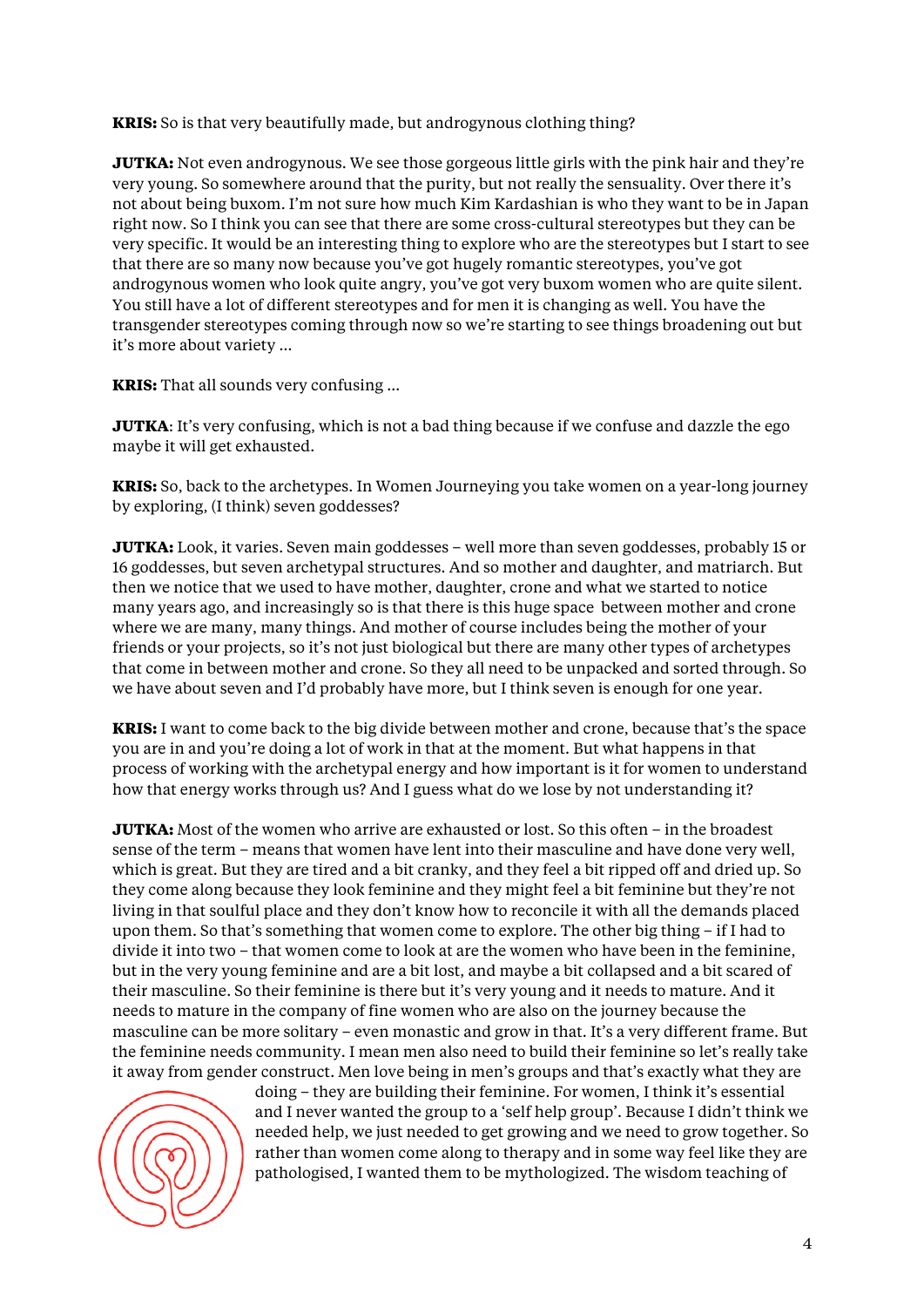these stories are important and we've lost a lot of the intelligence and guidance that comes from that. So I wanted women to be together, I wanted women to make a sacrifice and come during the week during the day, once a month all year. That was a demand, but I felt like …

**KRIS:** That's a commitment.

**JUTKA:** That's a commitment to yourself and I wanted to go through the stories so we could all experience them and find the wisdom.

**KRIS:** Powerful. And what happens when you don't go through those stories? Or you don't know what is happening at an archetypal level?

**JUTKA:** As far as I know, nobody has died!

**KRIS:** And no one has bled!

**JUTKA:** No one has bled to death of longing! I guess women find it in other ways. One of the things that I really love is that we are becoming more embodied. You know everything we do now – all the meditations have a dynamic form. People are doing more Yoga, people are doing more dance, people are doing different types of meditation that don't require you to sit in lotus, in the corner, in saffron, silently. There's options out there and the soul itself is an embodied form. We want to move and we want to be embodied, so I guess a lot of women are doing it energetically through other ways and that might be really lovely for them. I think one of the lovely things about doing them through the stories is that we keep building the energy in the stories alive as we retell them. And we can share the stories. It's harder for me – and not impossible, to share some energetic thing that I got in my movement piece and translate that, and have that impact you if you are there for me to show you. But it's easier for me to talk about a story and have that story resonate for you also.

**KRIS:** The power of story. So one of the other tools that you use and that I love is the Enneagram. Tell us about the Enneagram.

**JUTKA:** Oh my goodness, how long have we got?!

**KRIS:** I know it's a big passion of yours and a big part of your work.

**JUTKA:** Well, it's also an archetypal structure. It has nine big archetypes and within that 27, I think it has everything that every other structure has. It has a unity, it has a polarity, it breaks down into a trilectic system. It's a big system and way more than a typology, but it is a good typology. What it does that I love is that it helps us understand the way in which our ego has attempted – and God bless it, we need the ego and its done the very best it can, it's built a gorgeous fortress, but at some point the ego becomes a prison and we need to be able to react to it and acknowledge it and use it when necessary. And also be able to melt and dissolve the walls, so we can get out a bit and things can get in a bit. Sometimes we don't need it and most of all to not identify with it. So, if the ego is very clever and sophisticated, I don't' want to be identifying with my scaffolding. There's something in the scaffolding that I need to hold as my essential being. And the Enneagram helps us understand the way in which the scaffolding is obscuring the essential nature – cognitively through our thinking, the way it distorts our emotions and our



actions. And how we focus our attention on a very narrow band of existence. We have nine different designs of that and what I love about the Enneagram – unlike all the other typologies I am aware of – it doesn't seek to simply describe behaviour. It doesn't describe behavior, although it does that, but what it seeks to do is help us understand why we do what we do.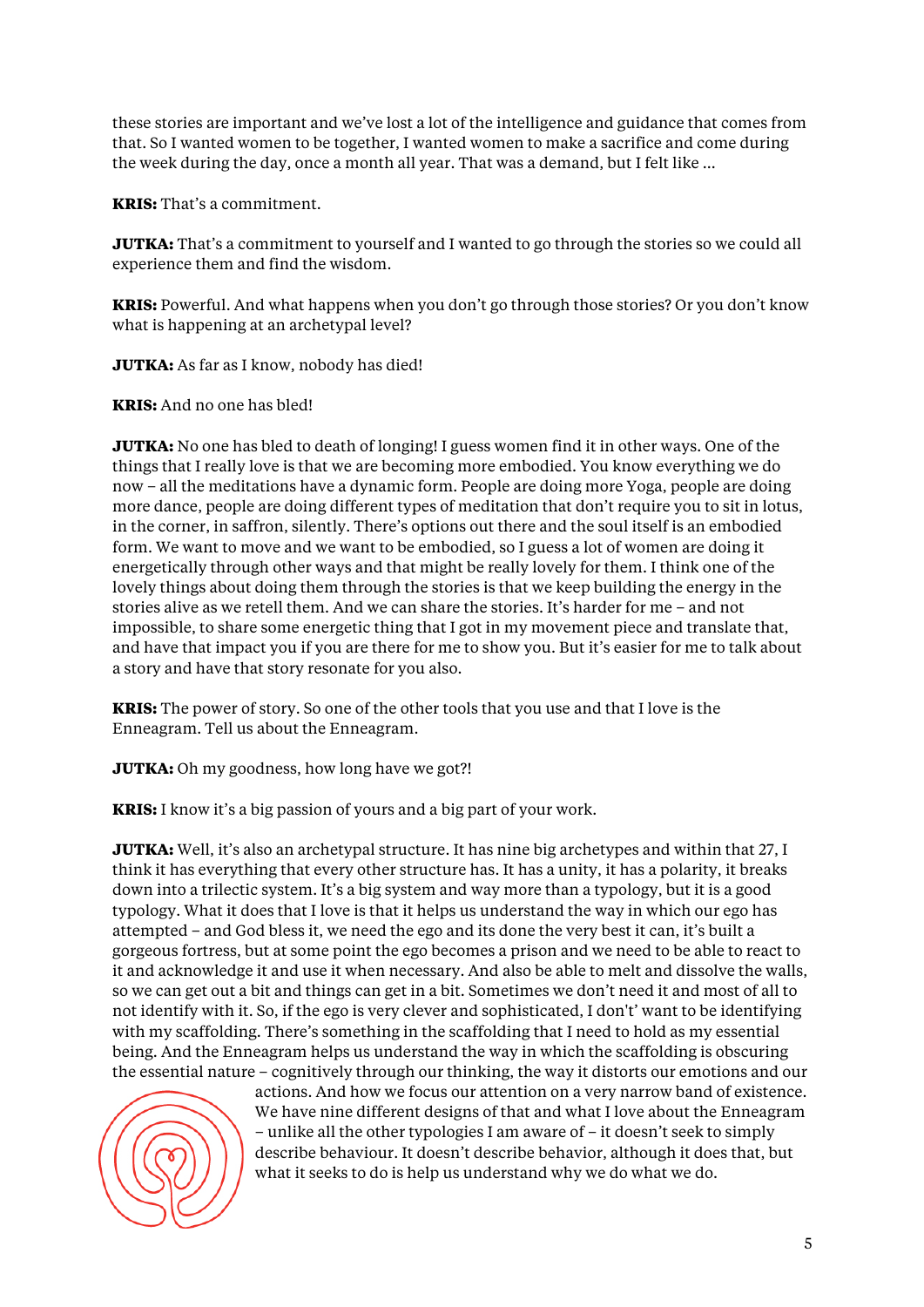### **KRIS:** Motivations?

**JUTKA**: Yeah. And we call it our driver, but it's the petrol that fuels the reactive, defensive system. So we have a beautiful gift that we want to express from our essential nature and then we have a reactivity that is compulsive, that comes from our ego. And we when just call it a driver we're not really making that distinction deeply enough to impact change. So when we really want to change something, we've got to have some understanding about 'why I do what I do' and bring some empathy to that. And then I've got empathy for why other people do what they do.

### **KRIS:** And it's old – really old isn't it?

**JUTKA**: It's really old. We've traced it back to the desert fathers in the third century who were already using it. It started out being of use as a spiritual tool – nine doorways, nine gateways to the divine – based on the difference between us from birth. So we're not talking about something environmental here, we are talking about birth. We are different from birth and anyone who's had more than two kids knows that they come out different. But they were using it back in the third century on the Nile Delta so no, this isn't new.

**KRIS:** And it's come down through Jewish traditions, Christian, Islam …

**JUTKA:** Sufi, exactly – and everyone's added to it. And its like, you know we were talking about archetypes – they grow us and we grow them. Everything is in a dynamic state of evolution and unfolding as is the Enneagram.

**KRIS:** And that does to a wound? Is that how its described as a wound in the soul, which describes the motivations?

**JUTKA:** Part of the Enneagram is about the wound and part of it is about the gift. Again we don't want to over-pathologise the thing but if we want to heal the wound we have to sit with it. We have to kind of make friends with it and hold it. And we do that with the gift. So if we don't get the gift of who we are, it's not fair to just scratch around looking for the wound so you can tear that scar tissue endlessly, which is not useful. We need … when we dismantle something in ourselves, we need at the same time to really be focusing on building something within ourselves, otherwise it's just not fair.

**KRIS:** But it's a great tool for relating – as you've just said – to yourself (because it does give you tools for how to behave and navigate your way out of your scaffolding), but also for the people you are in relationship with – whether it's at a romantic level, a work level or a friendship level. I've got a dear mate in my life who is constantly challenging me on, 'is that bit of 4 in you, Kris?' I think that you've mentioned you're doing a lot of work in the corporate sphere with this work which is sort of evolving – it used to be Myer Briggs and that kind of thing, but now people are interested in this very old, ancient system. Is that right?

**JUTKA:** Yeah, I think that – you know the psychiatric and psychological community got hold of in the '70's and then probably in the late '80's and '90's the business community got hold of Enneagram. And thank goodness they did because, you know, we just have to have better EQ



and more than that. There isn't even a word – we have EQ, we have IQ but there's a third center of intelligence that we haven't yet named. I want to call it 'GQ' because I think it's a gut quotient, you know the gut wisdom. Whilst we love it in the indigenous cultures and revere it in enormously, we don't really own it. As a first world cultural phenomena we're not really allowing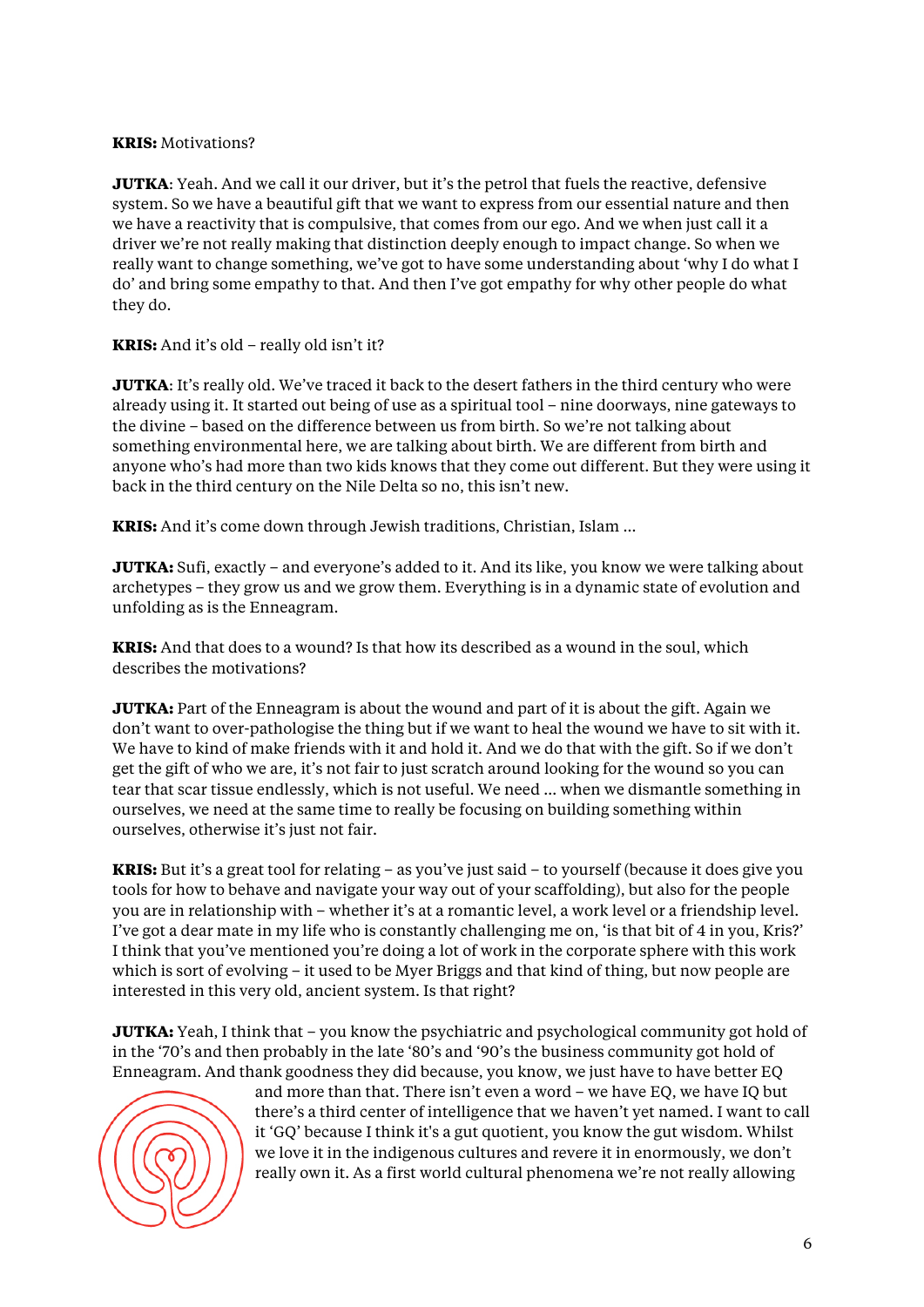ourself to sit in our belly wisdom in the way that we admire so much in others. So in the corporate world its being used for teams and also to understand what is going on in the office and understand, in an empathic way, the core motivations of the people that you are with eight hours, 10 hours a day. Enneagram gives us that position where you can no longer, in the absence of knowing why someone has done what they've done, attribute it to why you would have done that. So you know that we all do where if I don't know why somebody has upset me and I'll go, 'Well, if that was me I would have …' That becomes null and void when you understand the Enneagram because you now have a much more sophisticated way in which to assess what is going on.

**KRIS:** Yeah, and tools to get the best out of your people, or your boss, whichever way it goes. So you've recently had a significant birthday?

**JUTKA:** I have indeed. I turned 60 and you know I was a little nervous because I have to say I was the most reluctant star at my party when I turned 50. In fact, I spiked a fever and had to go home – it was a moment of creative genius! But I was not happy about being 50 – not a bit. And despite the endless rituals that my friends kept giving me to come into my wisdom, I just didn't want to. I was upset! I didn't want to be 50 and they thought it was very untogether of me, but that's what was going on. So I thought, oh no what's going to go on at 60. But it was absolutely not that at all. As I approached 60 I was more and more curious about 60 and for me it's been just the most remarkable moment. I've taken a bit of a sabbatical and it's a moment to pause and I think a privileged moment. It's just after all the … you know I think in your 50's you look around go, 'this is not my picture. I know I'm supposed to be grateful and I'm going to learn how to be grateful. I'm going to get a gratitude journal and do my affirmations, but really underneath it all, I'm not sure that this is my picture!' But at 60, it's not like that. It's like, 'I am actually very grateful to have gone through my 50's because there are some massive lessons there and to have gained some of the wisdom and I'm more invisible to those for whom I was possibly never visible to anyway, and much more visible to myself and more visible because I have a capacity to be vulnerable and human'. And my ego is kind of relaxing and it's had a bit of help on the way of course, because you are more invisible, you're a little more lined, a little fatter, much greyer, you've slowed down a bit and you've accepted that you are not going to set the world on fire – it's unlikely.

#### **KRIS:** Unless by accident!

**JUTKA:** By complete accident! But somehow its ok and its just so ... it's like putting on a really comfy, warm, snuggly coat and being absolutely content to do the crosswords at home, ring a good mate, have a good cackle, go and see a fine movie. I keep looking around looking for the agitated, dissatisfied part of myself, and look she may appear at 61 in which case I'll write a book about being 61! But right now it feels like a beautiful moment between all that hectic, egoic striving and then of course, the security issues that start to happen upon us as we get older – health, and so on and so forth. So yes, I'm very curious about being 60 so I'm busy talking to some wonderful people who are 60+ and are reflecting back on 60 as well.

## **KRIS:** What are they saying?

**JUTKA:** Pretty much what I've said. It is a remarkable moment where you do get to a plateau and its lovely. Of course I understand that I'm in an extremely privilege position. I'm in a first



world country where I don't have to knock myself out to survive, I'm healthy, it's a very privileged position. But we all know that the other side of privilege is responsibility so I really want to be able to respond in a way which might support women by saying – and I want to shout it loud and clear and say, 'no! It's so lovely. There's such gentle kindness at this point,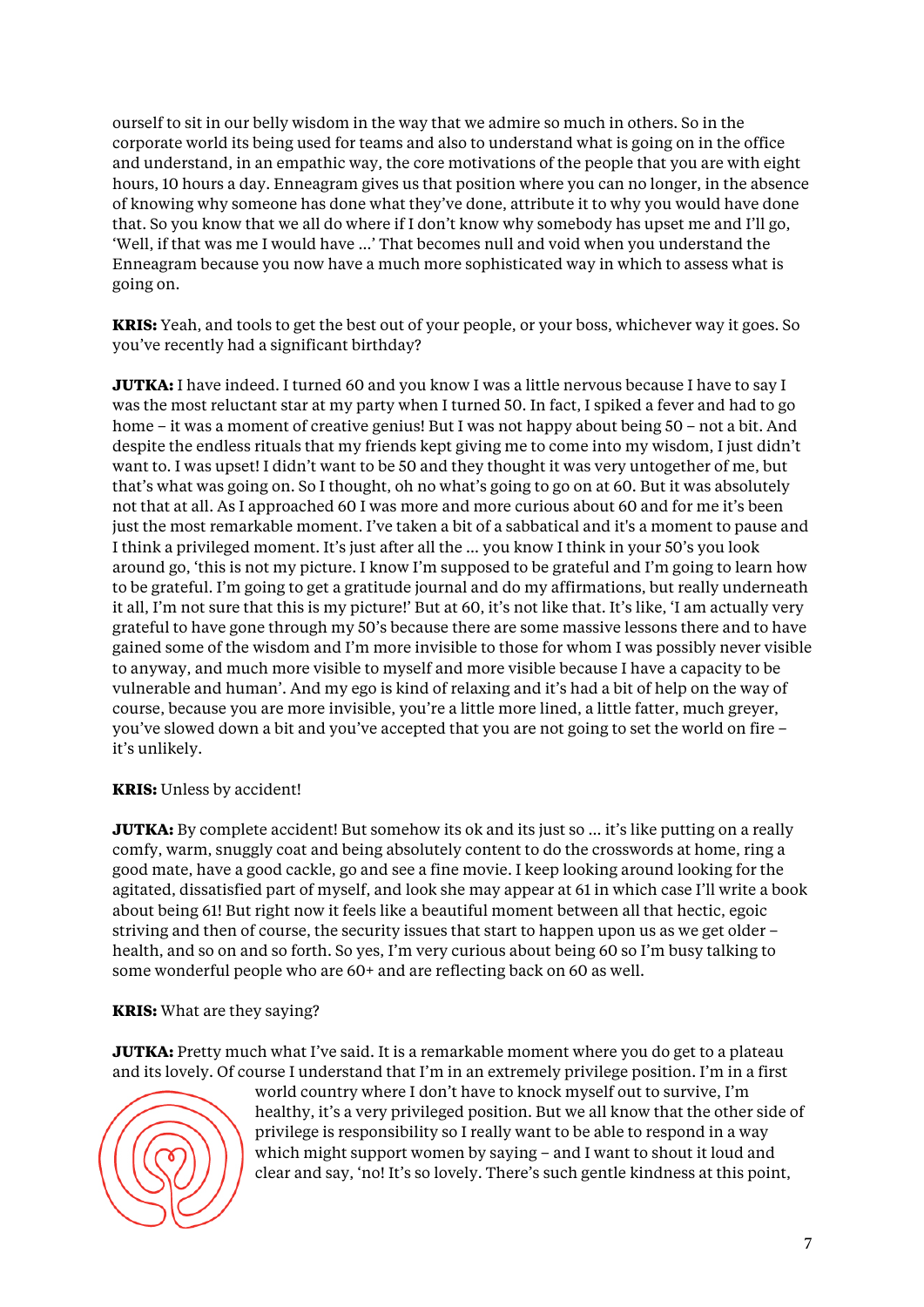don't worry about being 60.'

**KRIS:** Well, that's reassuring. I'm turning 44 this year and I was talking to a gay, male friend of mine yesterday and we were both having the same thing about feeling invisible and having a career crisis, about what's the next 20 years of work looking like, and you know you're always scared of the next decade that's coming up I think.

**JUTKA:** Absolutely, and its not to say there aren't challenges at 60 – of course there are. But I think there's definitely, some kind of relocation that happens in your late 50's and we do move from the egoic self into the essential self a bit more. It's not even through intense spiritual practice, its more society helps us, physiology helps us, and some part of us longs to go there.

**KRIS:** So, if you could talk about what happens in our 30's, 40's 50's, 60's – what do you think that part of women journeying is?

**JUTKA:** What do I think happens? Well, you know we have all our biology story. We go through so many cycles and phases that can happen on a moment-to-moment basis. Let's say in our 30's there is an enormous amount of striving and I think for the young ones, a lot of confusion about – confusion and freedom – and maybe they contaminate each other a little bit but, what to do about this thing called children or relationship or marriage or living with someone. You know it's so up for grabs. That's one of the big changes that I've seen with the younger ones. In our 40s it's reconciling ourselves to the decisions either made actively or made through denial or avoidance that we made in our 30's. So still lots of reconciliation and lots of striving and feeling like 'I've got to work towards my grounded security'. So it's all very Yang as far as I can see.

**KRIS:** So it's still around things like career, babies, marriage or relationship or whatever?

**JUTKA:** I think then we start moving into a more spiritual or, wanting to be more at peace or more embodied or those sorts of things start coming as we achieve … as we are on our way to achieving what we've achieved, but we're not feeling that great about it. So there's a longing that gets set up alongside it that we start hunting down – like what is this thing that is missing. I'm a 4 too, so I could argue that we are having a 4 conversation right now – this is Enneagram speak, but I think that there is a longing and that the longing that comes from the soul is a wonderful, virtuous longing and its greases the path to spirituality. The longing that comes from the ego, I think the Buddhists would call 'desire' and that's not so healthy. So we start to make those distinctions.

**KRIS:** So how do you tell the difference between a longing for desire and a longing for the soul?

**JUTKA:** I think that's such a great question. The desire one – the compulsion is never satisfied. Never. You get it and you are already losing it.

## **KRIS:** Like a sugar hit?

**JUTKA:** It's like a sugar hit! You're either sick from it or your, 'yeah, I'll never do that again', or 'give me some more right now'. So there's a neurotic need in that and any neurotic need is defined by its inability to be satisfied. Whereas the longing is, 'I just want to be like this all the time, I want to be in this, I want to move towards this', but it's nourishing. We can digest it. We



can really be one with it. And I think that is what we learn as we get older is this capacity to 'be with' whatever. To really be with. We talk about presence a lot, don't we? And mindfulness. And I often think it is really the capacity to really be with right now, fully, soulfully.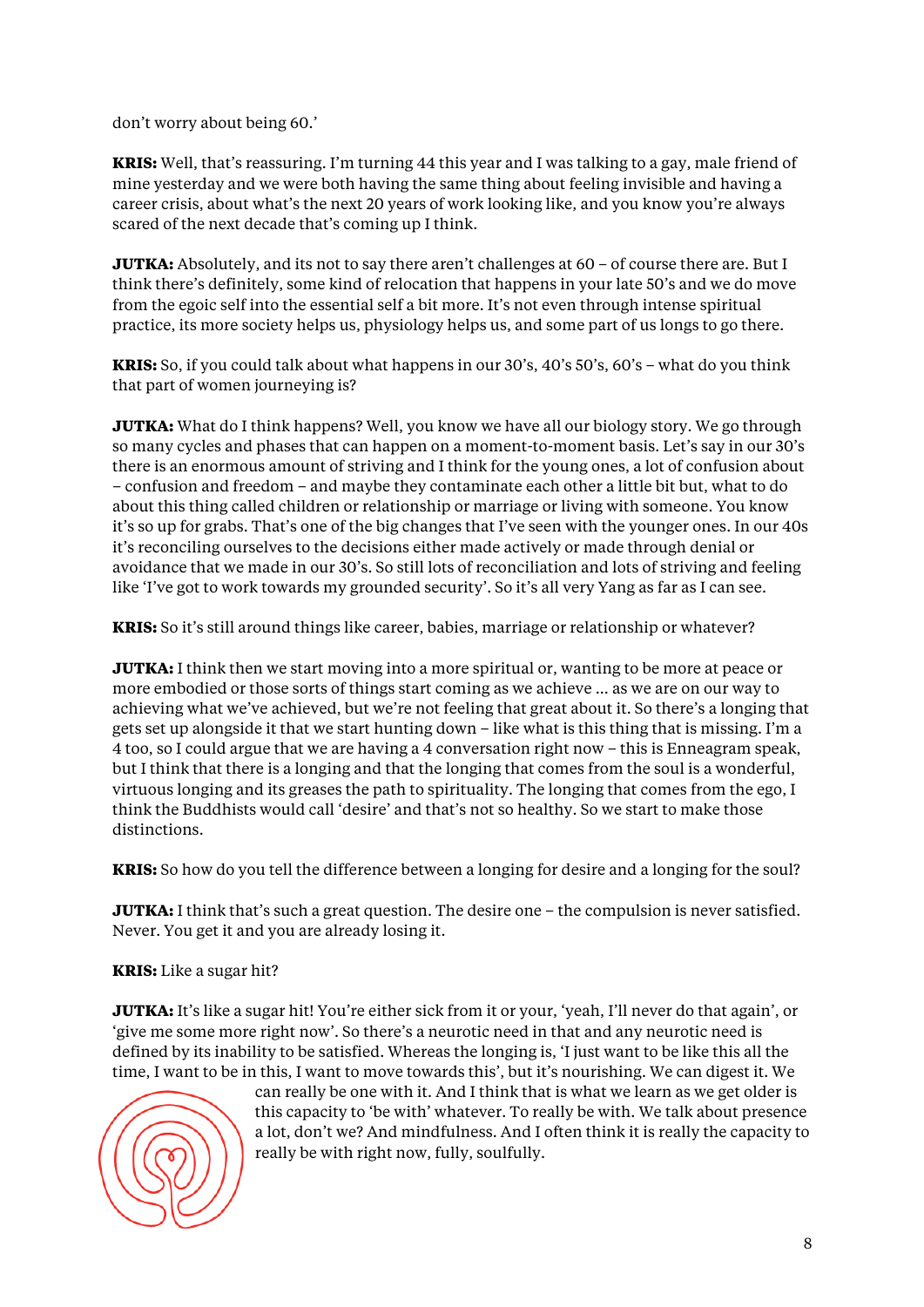**KRIS:** And a bit part of that being with yourself? I had my (Yoga) teacher, Lisa Foster, in here earlier this morning and she was talking about how empowering it was for her to go through menopause, (a) because she didn't have many symptoms because she's so healthy and she actually thought she was pregnant at the age of 51 but she also said she's in a space where she's had her baby, she's been of service continuously but now 'it's about me' – so now it's about 'I'm going to make a cup of tea for me first, I'm going to do what I want'. Is that part of that knowing yourself as well?

**JUTKA:** It's definitely there is some part of me that is prioritizing but I wouldn't say so much that its about me. I think there has been way too much 'me' in my life anyway so I think its more about something to do around being present and I remember years ago, when I first heard about mindfulness, I used to practice mindfulness as a concentration practice. It was like, 'right, now I'm going to be mindful' and I'd be watching the breath and as I moved along in that, what I've realized now is that I was being very strict with myself from my super ego, from my critic, so I would watch each breath and like a school teacher come in and quite harshly do that. Now what I realise is that if I just pull back and expand then it's a relaxation to be mindful. It's not a concentration practice. It's actually an open dissolving practice that requires all of my vitality and all of my being with, but it isn't that harsh. And I think that is what 60 has brought for me anyway – it's not that harsh anymore.

**KRIS:** So that's a surrendering that feels very much like the feminine that you were describing earlier. Where are the places that find the feminine, that we can tap into to understand it? Because I know you talk about there are places where there is a fake feminine and there are places where it's really authentic.

**JUTKA:** We need to be careful I think of allowing the ego to jump in again. I'm not about trashing the ego at all, but I think one of the great perils is this thing called our identity, who we take ourselves to be. If something called 'Tantric goddess' is getting a lot of action, then our ego can go, 'right, that's who I've got to be, if I'm lonely and I want a partner, I'm going to drop weight, put a ruby in my belly and gyrate. That's not the feminine. That's the strategic aspect of us trying to attract a polarity, but it's an identity that we are trying to put forward. So the feminine is again something more essential and it's not an efforting into anything. It's not learning the archetypes and applying them – again, that's strategic. It's listening to the story and dissolving in it. It's listening to the wisdom teachings of the you know, maybe some of the wisdom phases that we go through knowing that we can go through all of them in one day and relaxing something in us. It's moving from our intelligence to our wisdom or 'big mind' and big heart. So again its relocating in soul and we can't really – I don't believe that women can do that on their own and they can't really do it through reading, but they can start to open a portal to wanting that. I think with Clarissa Estes – I think her book was astonishing.

## **KRIS:** 'Women Who Run With the Wolves'?

**JUTKA:** 'Women Who Run With the Wolves'. I mean this book, when was it written 1993, 1994 – this is a while ago now. So a-quarter of a century ago, there was a lot before that too, but she did something very big in that she brought the western stories to us and the ones that some of us could remember from our youth, or variations on a theme. So she woke up something in the Western psyche. Her and Marion Woodman and there were a few wonderful Jungians that were rattling our cage quite a while before that, but she kept on saying, 'come on, gather'. She wasn't



just saying there an archetypal feminine and you need to go and do some work on this. She was saying, you are a pack animal, find your tribe and gather. She wrote the definitive text for us and if you read the definitive text, it's like sipping an elixir that just takes you deeper into your soul in some sort of gorgeous, spiral fashion that is not linear and does not require the